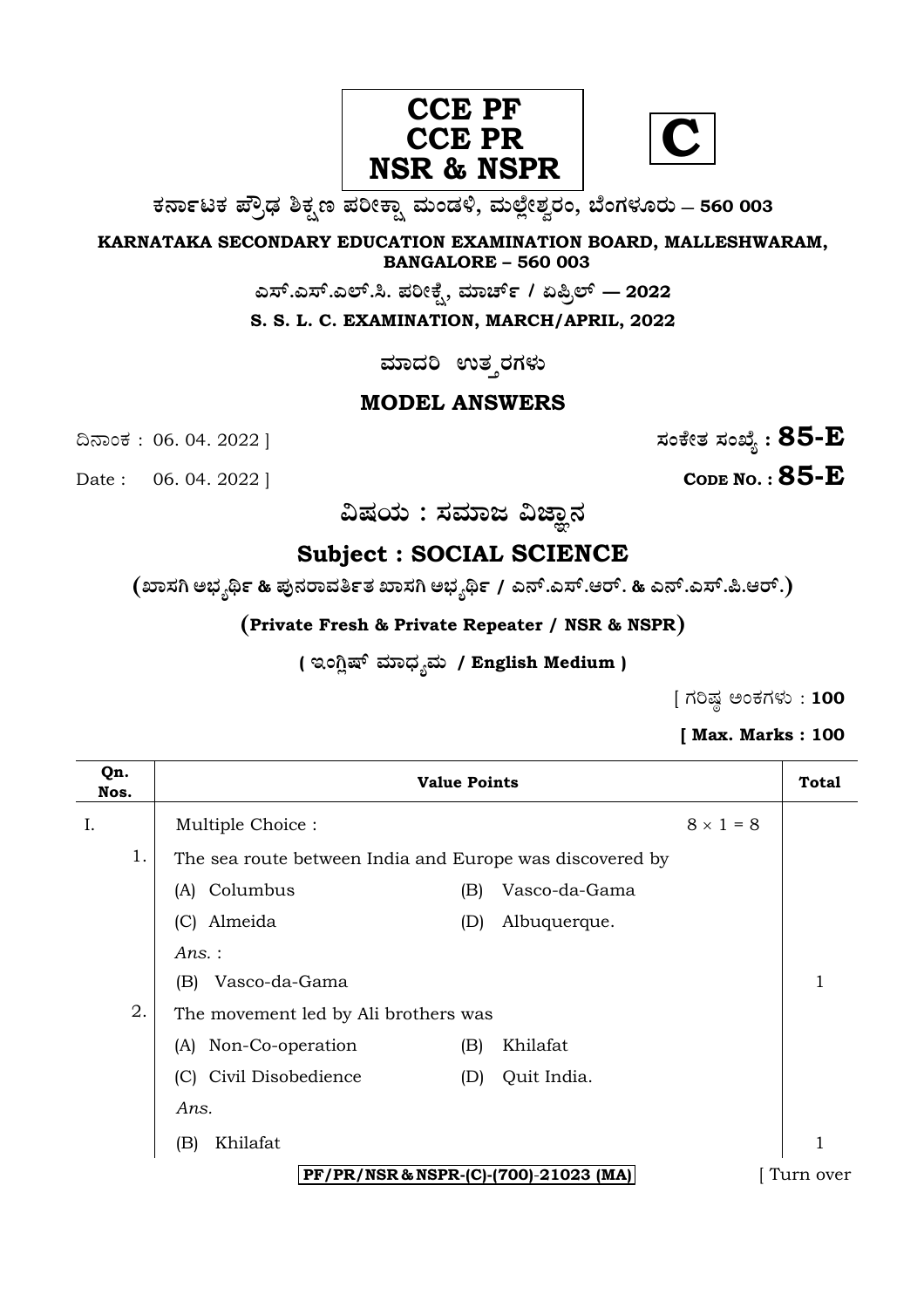| 85-E        | $\overline{2}$<br>CCE PF & PR/NSR & NSPR                                                  |                     |                                                                       |              |
|-------------|-------------------------------------------------------------------------------------------|---------------------|-----------------------------------------------------------------------|--------------|
| Qn.<br>Nos. |                                                                                           | <b>Value Points</b> |                                                                       | <b>Total</b> |
| 3.          | The policy of keeping safe distance from both the Power Blocs of the<br>world is known as |                     |                                                                       |              |
|             | (A) Non-Alignment                                                                         | (B)                 | Anti-Apartheid                                                        |              |
|             | (C) Anti-Imperialism                                                                      | (D)                 | Disarmament.                                                          |              |
|             | $Ans.$ :                                                                                  |                     |                                                                       |              |
|             | Non-Alignment<br>(A)                                                                      |                     |                                                                       | 1            |
| 4.          | Best example for labour without pay among the following is                                |                     |                                                                       |              |
|             | (A) Nurse                                                                                 | (B)                 | Teacher                                                               |              |
|             | (C) Housewife                                                                             | (D)                 | Police.                                                               |              |
|             | $Ans.$ :                                                                                  |                     |                                                                       |              |
|             | Housewife<br>(C)                                                                          |                     |                                                                       | 1            |
| 5.          | A periodical started by Dr. B. R. Ambedkar was                                            |                     |                                                                       |              |
|             | (A) Kesari                                                                                | (B)                 | Mooka Nayaka                                                          |              |
|             | (C) Maratha                                                                               | (D)                 | Bombay Samachar.                                                      |              |
|             | $Ans.$ :                                                                                  |                     |                                                                       |              |
|             | Mooka Nayaka<br>(B)                                                                       |                     |                                                                       | 1            |
| 6.          | The Nagarjuna Sagar wildlife sanctuary is located in the state                            |                     |                                                                       |              |
|             | (A) Karnataka<br>(A)                                                                      |                     | (B) Kerala                                                            |              |
|             | (C) Uttar Pradesh                                                                         | (D)                 | Telangana.                                                            |              |
|             | Ans.:                                                                                     |                     |                                                                       |              |
|             | Telangana<br>(D)                                                                          |                     |                                                                       | 1            |
| 7.          |                                                                                           |                     | The Constitutional Amendment that brought into existence at the three |              |
|             | levels of Panchayat institutions is                                                       |                     |                                                                       |              |
|             | $(A)$ 24th                                                                                | (B)                 | 42nd                                                                  |              |
|             | (C) 73rd                                                                                  | (D)                 | 92nd.                                                                 |              |
|             | Ans.:                                                                                     |                     |                                                                       |              |
|             | 73rd<br>(C)                                                                               |                     |                                                                       | 1            |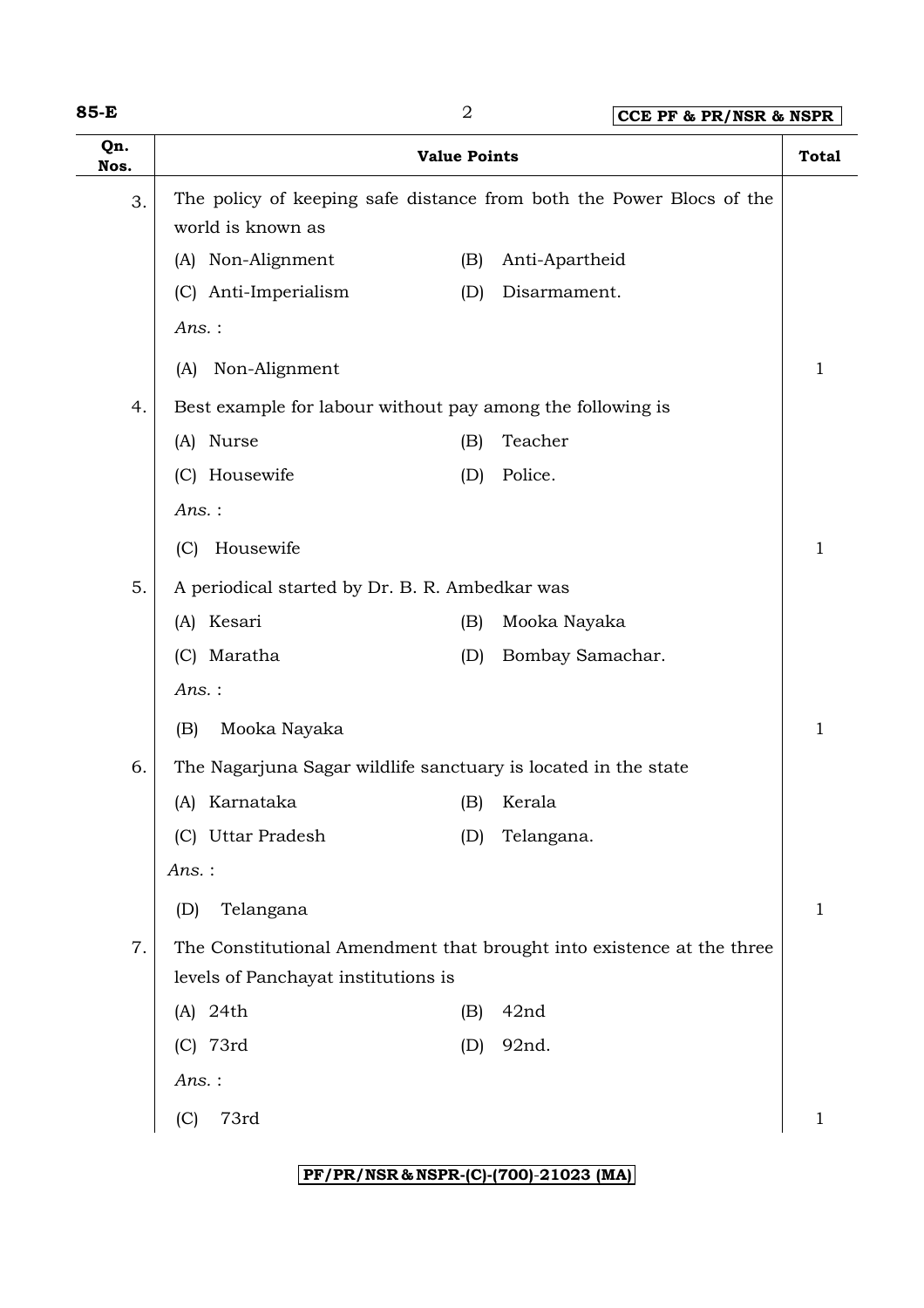**CCE PF & PR/NSR & NSPR** 3 **85-E**

| Qn.<br>Nos. | <b>Value Points</b>                                                                  | <b>Total</b> |
|-------------|--------------------------------------------------------------------------------------|--------------|
| 8.          | The type of bank account where any number of transactions can be<br>made in a day is |              |
|             | (A) Savings Bank Account<br>(B)<br><b>Current Account</b>                            |              |
|             | (C) Recurring Deposit Account<br>(D)<br>Term Deposit Account.                        |              |
|             | $Ans.$ :                                                                             |              |
|             | <b>Current Account</b><br>(B)                                                        | 1            |
| II.         | Answer the following questions in a sentence each :<br>$8 \times 1 = 8$              |              |
| 9.          | Why did Wellesley resign to his post and return to England ?                         |              |
|             | $Ans.$ :                                                                             |              |
|             | Wellesley's battle-thirstiness increased the financial burden on the<br>Company.     | $\mathbf{1}$ |
| 10.         | Who was the first President of India?                                                |              |
|             | Ans.:                                                                                |              |
|             | Dr. Babu Rajendra Prasad                                                             | 1            |
| 11.         | When do we celebrate the Human Rights Day every year?                                |              |
|             | $Ans.$ :                                                                             |              |
|             | December 10                                                                          | 1            |
| 12.         | What is mob?                                                                         |              |
|             | Ans.:                                                                                |              |
|             | People temporarily gathered around a common interest without any                     |              |
|             | prior plan                                                                           | 1            |
| 13.         | Where does the Eastern Ghats and the Western Ghats meet?                             |              |
|             | Ans.:                                                                                |              |
|             | Nilgiri Hills                                                                        | 1            |
| 14.         | Which type of forests are found in the river deltas?                                 |              |
|             | Ans.:                                                                                |              |
|             | Mangrove                                                                             | 1            |

**PF/PR/NSR & NSPR-(C)-(700)**-**21023 (MA)** [ Turn over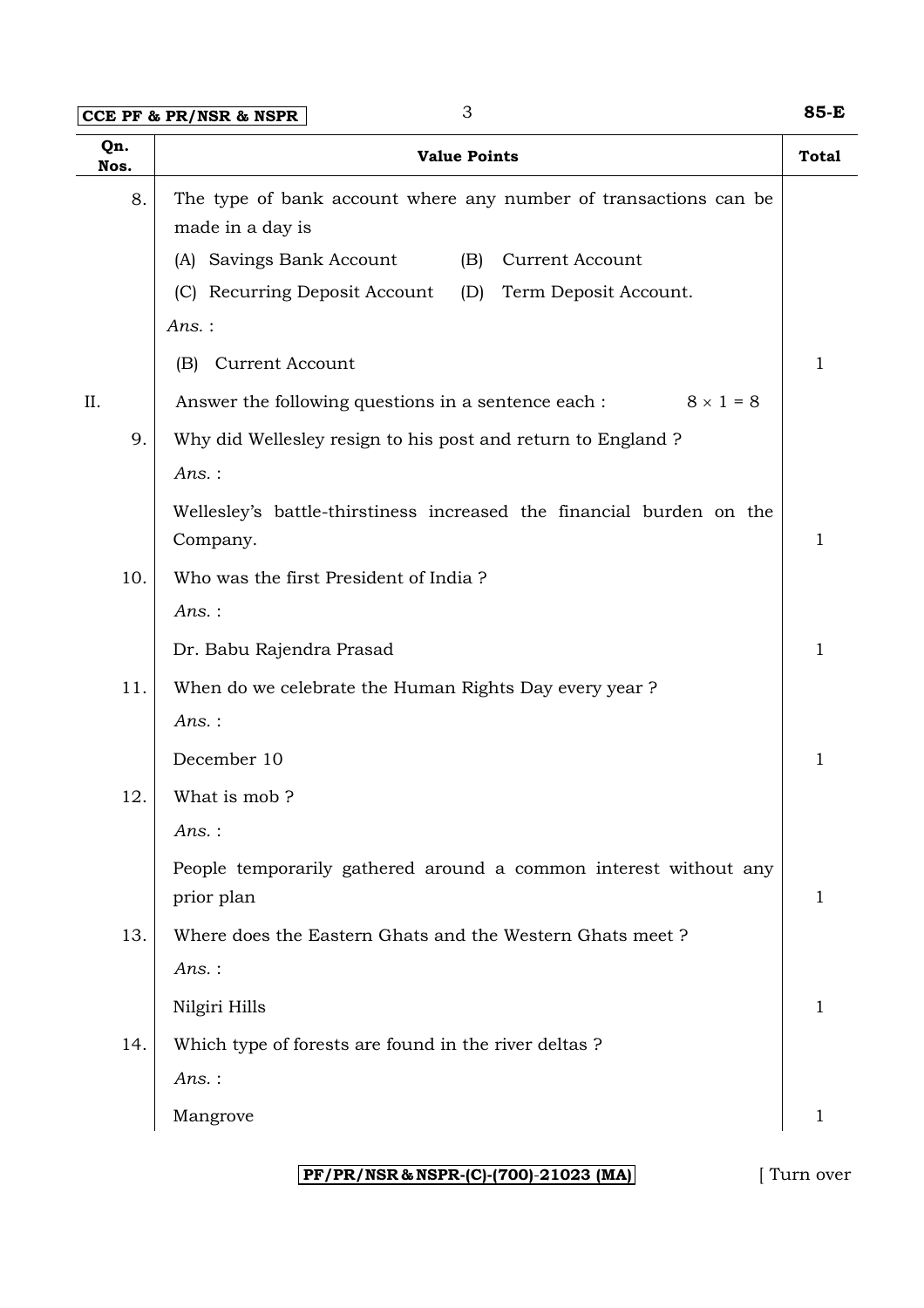**85-E** 4 **CCE PF & PR/NSR & NSPR**

| Qn.<br>Nos. | <b>Value Points</b>                                                     | <b>Total</b>   |
|-------------|-------------------------------------------------------------------------|----------------|
| 15.         | What is National Income?                                                |                |
|             | $Ans.$ :                                                                |                |
|             | Total value of all goods and services produced in a country in a year.  | 1              |
| 16.         | Who is the founder of Wipro Technologies'?                              |                |
|             | $Ans.$ :                                                                |                |
|             | Azim Premji                                                             | 1              |
| III.        | Answer the following questions in two to four sentences / points each : |                |
|             | $18 \times 2 = 36$                                                      |                |
| 17.         | What were the results of the battle of Buxar?                           |                |
|             | $Ans.$ :                                                                |                |
|             | Diwani Rights over Bengal to the British                                |                |
|             | Shah Alam II gave away, rights over Bengal for annual 26 lakhs          |                |
|             | The Nawab of Awadh paid a fine of Rs. 50 lakhs                          |                |
|             | $4 \times \frac{1}{2}$<br>Company paid pension to Mir Jaffar's son.     | $\overline{2}$ |
| 18.         | What were the conditions of Subsidiary Alliance ?                       |                |
|             | Ans.:                                                                   |                |
|             | British army in Indian Kingdom                                          |                |
|             | Expences and wages of army belonged to the concerned state              |                |
|             | Appointment of Resident                                                 |                |
|             | Could not appoint other Europeans                                       |                |
|             | Any agreement / pact needed Governor General's permission               |                |
|             | Internal / external protection by the Company.                          |                |
|             | $4 \times \frac{1}{2}$<br>$($ Any four $)$                              | $\overline{2}$ |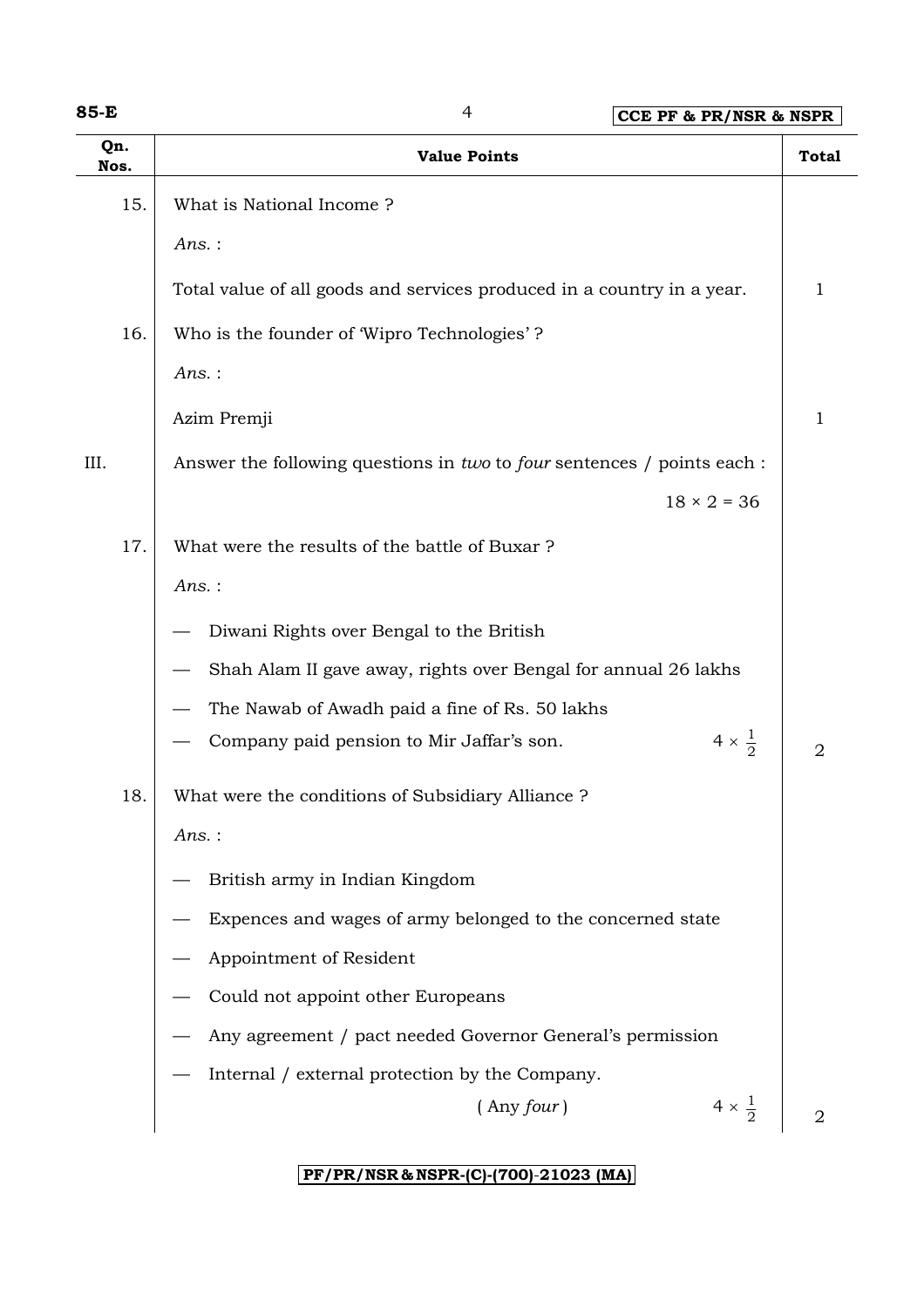| $ {\rm CCE}\>$ PF & PR/NSR & NSPR $ $ |  | 85-E |
|---------------------------------------|--|------|
|---------------------------------------|--|------|

| Qn.<br>Nos. | <b>Value Points</b>                                                   | <b>Total</b> |
|-------------|-----------------------------------------------------------------------|--------------|
| 19.         | Which are the Panchsheel Principles ?                                 |              |
|             | <b>OR</b>                                                             |              |
|             | Explain the struggle of India for the implementation of Human Rights. |              |
|             | Ans.:                                                                 |              |
|             | Respect to sovereignty / regional interests                           |              |
|             | Non-invasion of each other                                            |              |
|             | Non-interference in internal issues                                   |              |
|             | Mutual co-operation / respect                                         |              |
|             | Peaceful coexistence.                                                 |              |
|             | $4 \times \frac{1}{2}$<br>$($ Any four $)$                            | 2            |
|             | <b>OR</b>                                                             |              |
|             | Fundamental rights in the Constitution of India                       |              |
|             | Advocated human rights implementation in U.N.O.                       |              |
|             | National Commission for Human Rights                                  |              |
|             | For Scheduled Castes                                                  |              |
|             | For Scheduled Tribes                                                  |              |
|             | National Women's Commission                                           |              |
|             | Backward Classes / Minority Commissions                               |              |
|             | Similar State Commissions.                                            |              |
|             | $4 \times \frac{1}{2}$<br>$($ Any four $)$                            | 2            |
| 20.         | List out the challenges faced by unorganised sector workers.          |              |
|             | <b>OR</b>                                                             |              |
|             | Name any four Environmental Movements.                                |              |
|             | Ans.:                                                                 |              |
|             | Migration                                                             |              |
|             | Social security / minimum basic needs                                 |              |
|             | PF/PR/NSR & NSPR-(C)-(700)-21023 (MA)                                 | [Turn over   |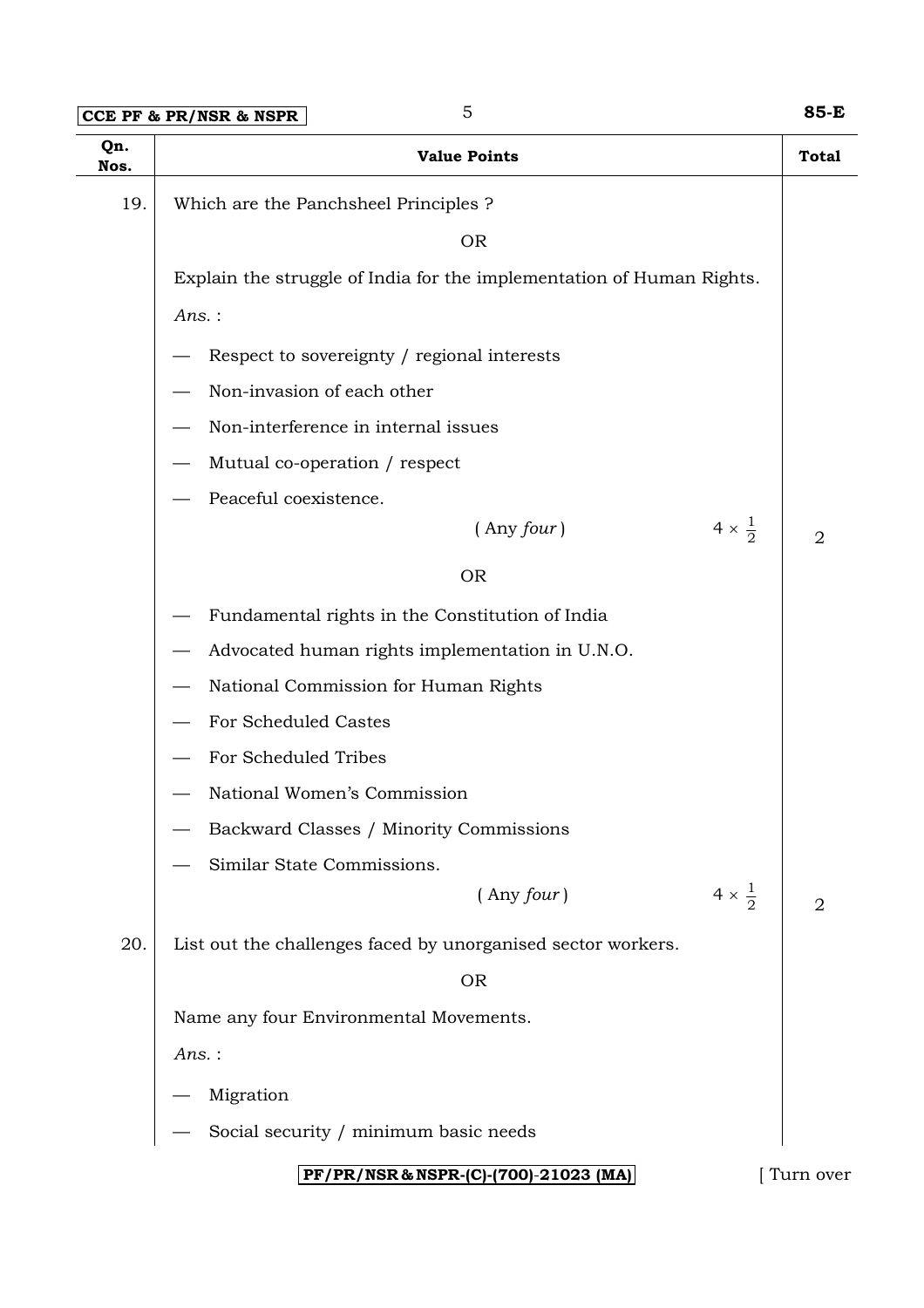**85-E** 6 **CCE PF & PR/NSR & NSPR**

| Qn.<br>Nos. | <b>Value Points</b>                                |                        | <b>Total</b>   |
|-------------|----------------------------------------------------|------------------------|----------------|
|             | Legal Framework                                    |                        |                |
|             | Child Labour                                       |                        |                |
|             | Physical / Mental exploitation.                    |                        |                |
|             | $($ Any four $)$                                   | $4 \times \frac{1}{2}$ | $\overline{2}$ |
|             | <b>OR</b>                                          |                        |                |
|             | Jarkhand Mukti Morcha                              |                        |                |
|             | Chipko                                             |                        |                |
|             | Appiko                                             |                        |                |
|             | Narmada Bachao                                     |                        |                |
|             | Silent Valley                                      |                        |                |
|             | Opposing MRPL                                      |                        |                |
|             | Opposing Nandikuru thermal power plant             |                        |                |
|             | Opposing Special Economic Zone                     |                        |                |
|             | Opposing Kaiga Nuclear Power Plant.                |                        |                |
|             | $($ Any four $)$                                   | $4 \times \frac{1}{2}$ | $\overline{2}$ |
| 21.         | Which are the important climatic seasons of India? |                        |                |
|             | $Ans.$ :                                           |                        |                |
|             | Winter                                             |                        |                |
|             | Summer                                             |                        |                |
|             | Rainy                                              |                        |                |
|             | Retreating Monsoon.                                | $4 \times \frac{1}{2}$ | $\overline{2}$ |
| 22.         | What are the causes for soil erosion?              |                        |                |
|             | $Ans.$ :                                           |                        |                |
|             | Deforestation                                      |                        |                |
|             | Overgrazing                                        |                        |                |
|             |                                                    |                        |                |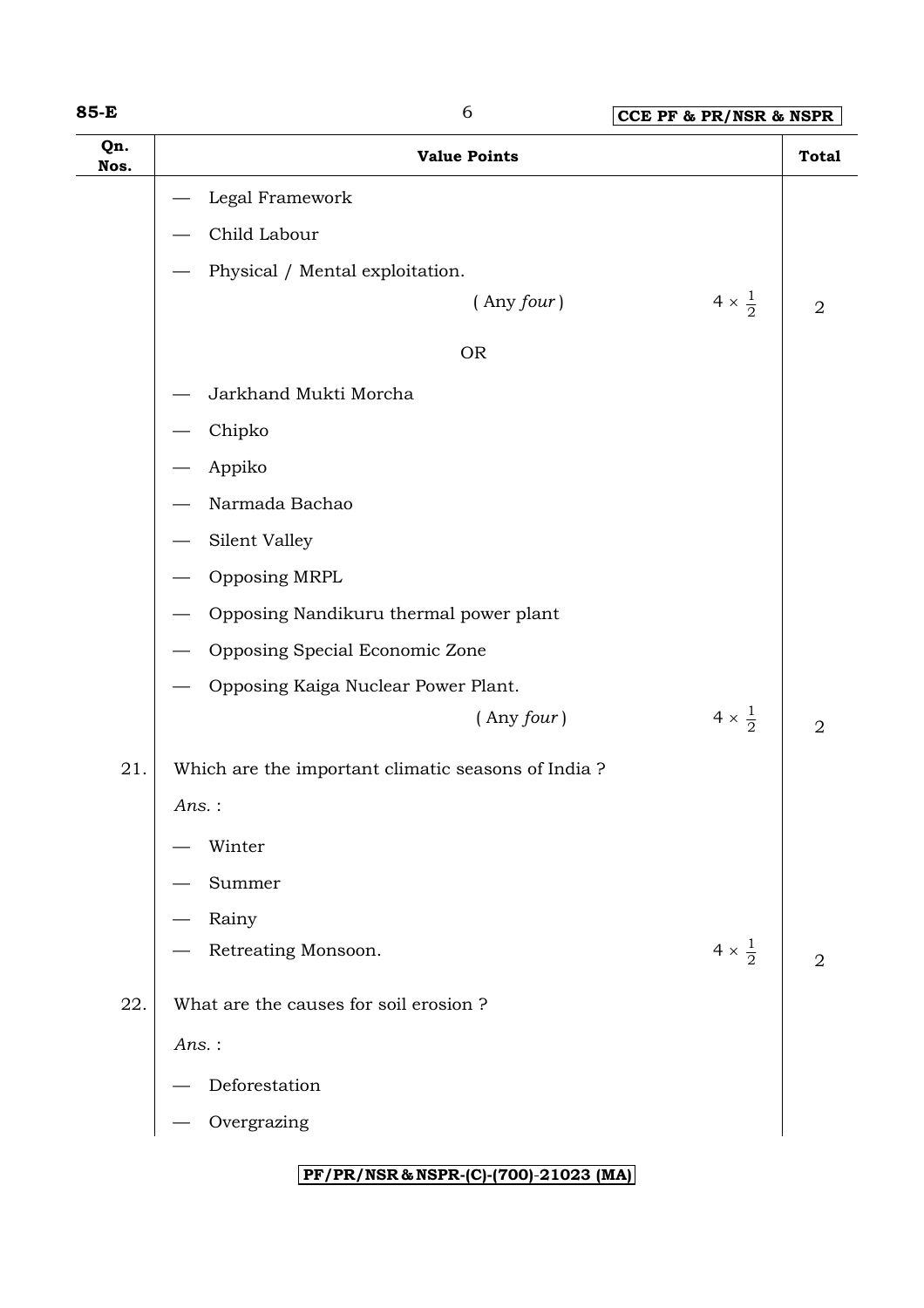## **CCE PF & PR/NSR & NSPR** 7 **85-E**

| Qn.<br>Nos. | CCD LL QUID'UND QUIDLU<br><b>Value Points</b>       |                        | <b>Total</b>   |
|-------------|-----------------------------------------------------|------------------------|----------------|
|             | Shifting cultivation                                |                        |                |
|             | Faulty methods of cultivation                       |                        |                |
|             | Use of top soil                                     |                        |                |
|             | Floods                                              |                        |                |
|             | Over irrigation.<br>$($ Any $four)$                 | $4 \times \frac{1}{2}$ | $\overline{2}$ |
| 23.         | Mention the housing programmes.                     |                        |                |
|             | Ans.:                                               |                        |                |
|             | Pradhan Mantri Awas                                 |                        |                |
|             | Ambedkar-Valmiki                                    |                        |                |
|             | $($ Any $two)$<br>Ashraya                           | $2\times1$             | 2              |
| 24.         | What are the objectives of Consumer Protection Act? |                        |                |
|             | $Ans.$ :                                            |                        |                |
|             | Safety / quality                                    |                        |                |
|             | Avoiding production / Sale of dangerous goods       |                        |                |
|             | Preventing malpractices in the market               |                        |                |
|             | Quality, weights, measures, price, supervision      |                        |                |
|             | Compensating the consumers                          |                        |                |
|             | Consumer Education.                                 |                        |                |
|             | $($ Any $four)$                                     | $4 \times \frac{1}{2}$ | $\overline{2}$ |
| 25.         | What were the causes for the Battle of Plassey ?    |                        |                |
|             | Ans.:                                               |                        |                |
|             | Misuse of Dastaks                                   |                        |                |
|             | Mending the fort                                    |                        |                |
|             | Black room tragedy.<br>$($ Any $two)$               | $2 \times 1$           | $\overline{2}$ |
|             | PF/PR/NSR & NSPR-(C)-(700)-21023 (MA)               |                        | Turn over      |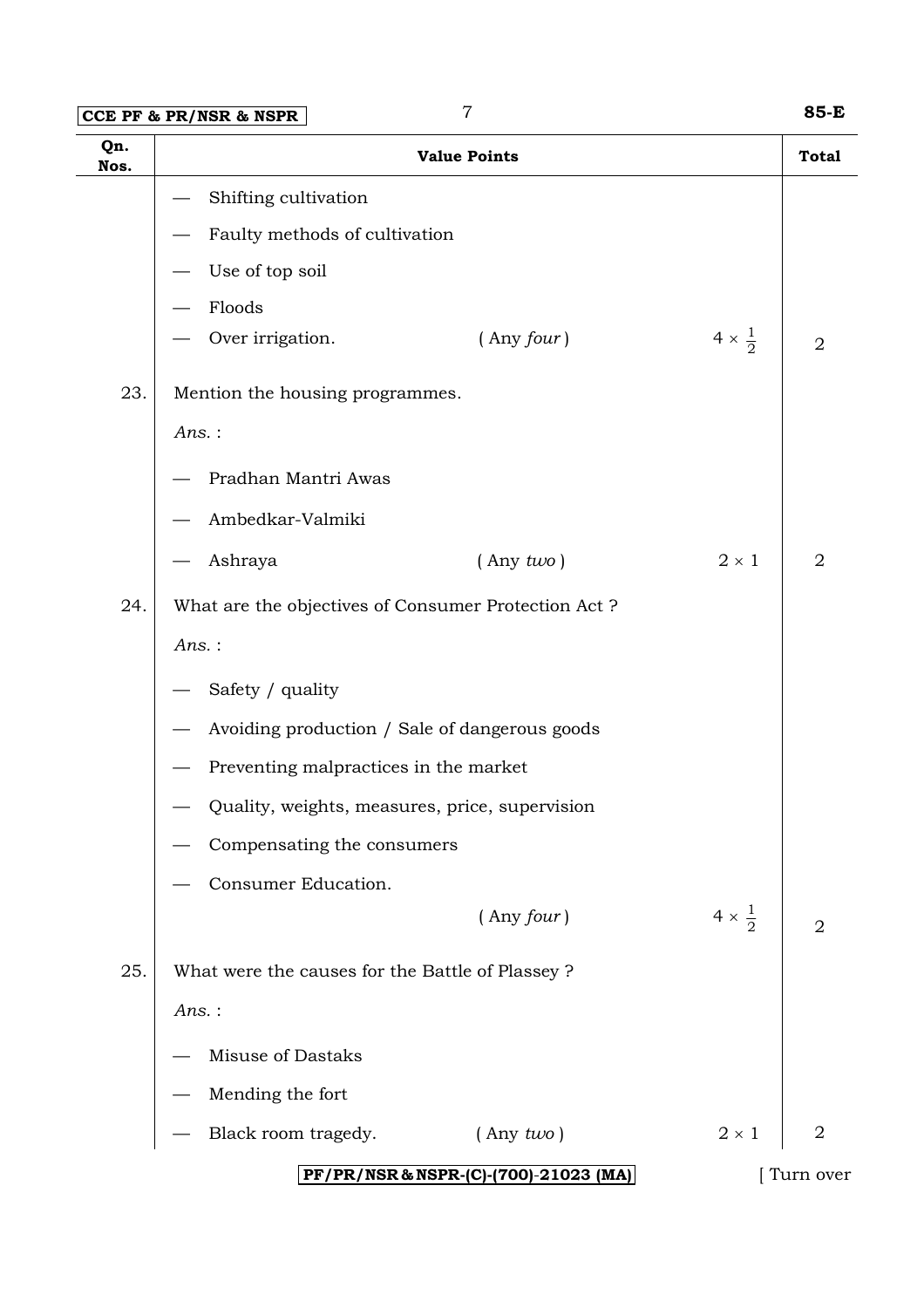| w<br>۰.<br>۰, |  |
|---------------|--|
|---------------|--|

| Qn.<br>Nos. | <b>Value Points</b>                                                  | <b>Total</b>   |
|-------------|----------------------------------------------------------------------|----------------|
| 26.         | What were the reformations of Annie Besant?                          |                |
|             | $Ans.$ :                                                             |                |
|             | Translated Bagavat Geeta to English                                  |                |
|             | Opened Schools                                                       |                |
|             | Central Hindu College                                                |                |
|             | 'New India', 'Commonwealth' periodicals (Common Weal)                |                |
|             | Home Rule League - Home Rule Movement                                |                |
|             | Freedom struggle                                                     |                |
|             | First woman President of INC.                                        |                |
|             | $4 \times \frac{1}{2}$<br>$($ Any four $)$                           |                |
| 27.         | Mention the military reasons for the mutiny of 1857.                 |                |
|             | Ans.:                                                                |                |
|             | Situation of Indian soldiers in British army was pathetic            |                |
|             | No status, salary, promotional prospectus                            |                |
|             | Pressure for overseas work / religious beliefs.                      |                |
|             | $($ Any $two)$<br>$2 \times 1$                                       | $\overline{2}$ |
| 28.         | What are the measures essential for the eradication of unemployment? |                |
|             | $Ans.$ :                                                             |                |
|             | Improving skills                                                     |                |
|             | Loans / subsidies for self employment                                |                |
|             | Technical education                                                  |                |
|             | Job-oriented education.<br>$($ Any $two)$<br>$2 \times 1$            | 2              |
| 29.         | What are the major problems that emerged after World War II?         |                |
|             | Ans.:                                                                |                |
|             | Human rights violation                                               |                |
|             | Arms Race                                                            |                |
|             | Economic inequality                                                  |                |
|             | Apartheid                                                            |                |
|             | Terrorism.<br>$($ Any $two)$<br>$2 \times 1$                         | $\overline{2}$ |
|             |                                                                      |                |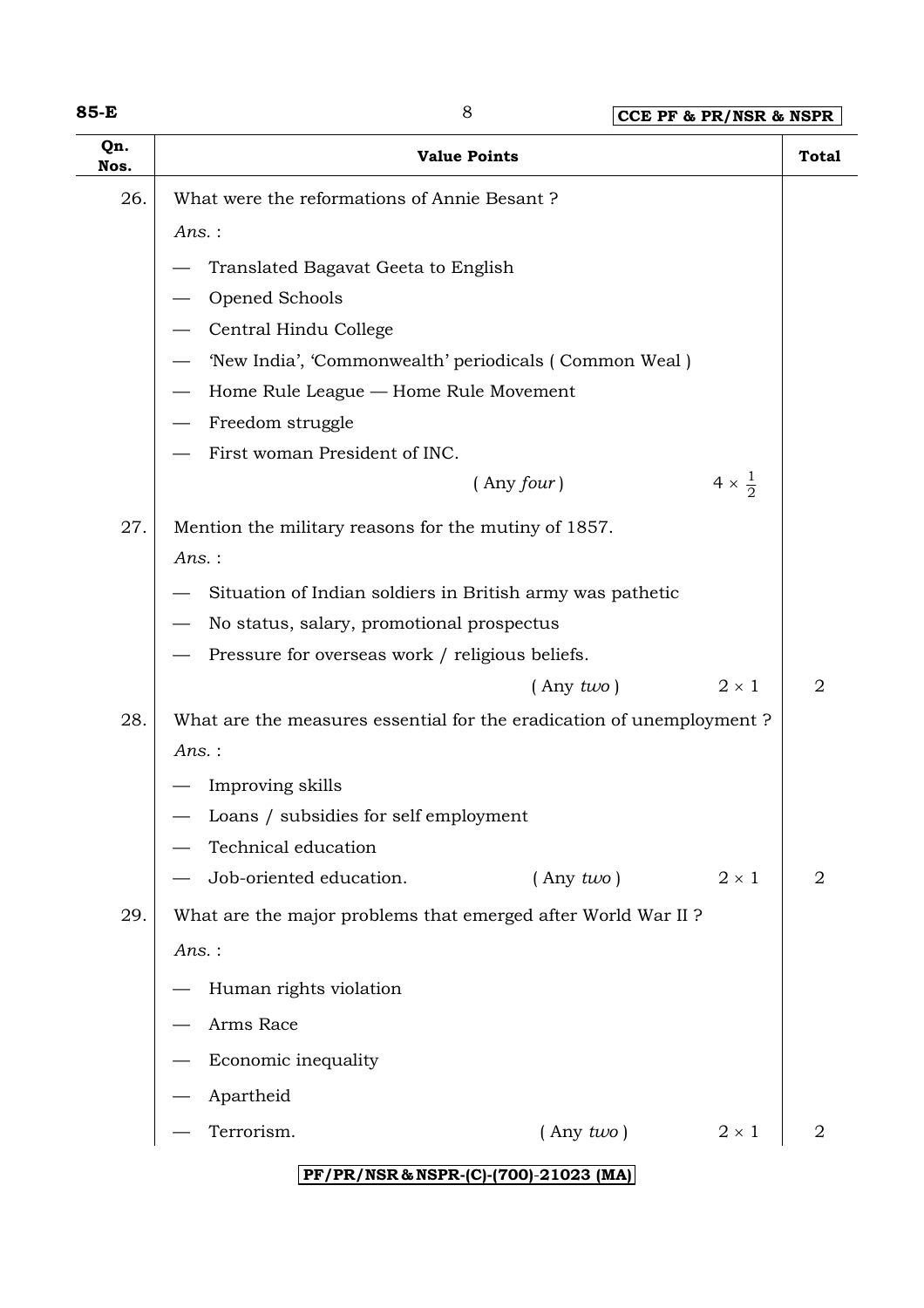# **CCE PF & PR/NSR & NSPR** 9 **85-E**

| Qn.<br>Nos. | <b>Value Points</b>                                  |                        | <b>Total</b>   |
|-------------|------------------------------------------------------|------------------------|----------------|
| 30.         | What are the features of Social Stratification?      |                        |                |
|             | $Ans.$ :                                             |                        |                |
|             | Social in nature                                     |                        |                |
|             | Universal                                            |                        |                |
|             | Ancient                                              |                        |                |
|             | Exists in different ways                             | $4 \times \frac{1}{2}$ | $\overline{2}$ |
| 31.         | Which are the main physiographic divisions of India? |                        |                |
|             | $Ans.$ :                                             |                        |                |
|             | The Northern Mountains                               |                        |                |
|             | The Northern Great Plains                            |                        |                |
|             | The Peninsular Plateau                               |                        |                |
|             | The Coastal Plains and Islands.                      | $4 \times \frac{1}{2}$ | $\overline{2}$ |
| 32.         | What is the importance of Agriculture in India?      |                        |                |
|             | $Ans.$ :                                             |                        |                |
|             | Livelihood                                           |                        |                |
|             | Food / fodder                                        |                        |                |
|             | Source of National Income                            |                        |                |
|             | Supports tertiary sectors                            |                        |                |
|             | Supports industries                                  |                        |                |
|             | Influence on political / Social situation.           |                        |                |
|             | $($ Any $two)$                                       | $2 \times 1$           | $\overline{2}$ |
| 33.         | Explain the process of development.                  |                        |                |
|             | $Ans.$ :                                             |                        |                |
|             | Discovery of additional resources                    |                        |                |
|             | Education / skill development                        |                        |                |
|             | PF/PR/NSR & NSPR-(C)-(700)-21023 (MA)                |                        | Turn over      |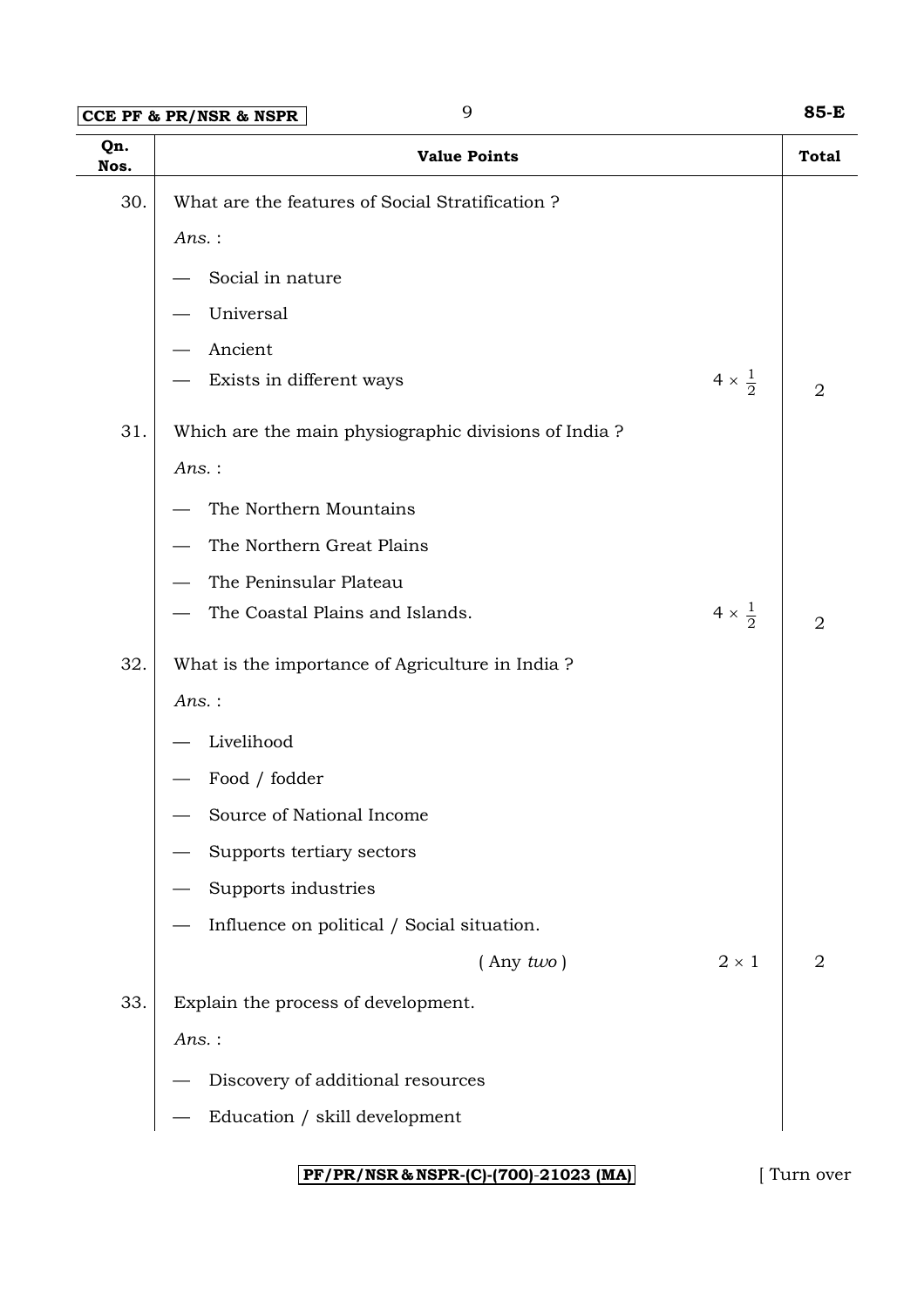| w<br>۰,<br>۰. |  |
|---------------|--|
|---------------|--|

**85-E** 10 **CCE PF & PR/NSR & NSPR**

| Qn.<br>Nos. | <b>Value Points</b>                                             | <b>Total</b>   |  |
|-------------|-----------------------------------------------------------------|----------------|--|
|             | Capital accumulation                                            |                |  |
|             | Better techniques of production                                 |                |  |
|             | Change in size and composition of population                    |                |  |
|             | Level and distribution of income                                |                |  |
|             | $2 \times 1$<br>Change in tastes<br>$($ Any two $)$             | 2              |  |
| 34.         | What are the causes for consumer exploitation?                  |                |  |
|             | Ans.:                                                           |                |  |
|             | Middlemen                                                       |                |  |
|             | Changed marketing methods                                       |                |  |
|             | No direct transaction                                           |                |  |
|             | Price fixation by middlemen                                     |                |  |
|             | $2 \times 1$<br>Teleshopping.<br>$($ Any $two)$                 | $\overline{2}$ |  |
| IV.         | Answer the following questions in six sentences / points each : |                |  |
|             | $9 \times 3 = 27$                                               |                |  |
| 35.         | What were the impacts of British Education in India?            |                |  |
|             | $Ans.$ :                                                        |                |  |
|             | Nationalistic ideals                                            |                |  |
|             | Impetus to local literature / languages                         |                |  |
|             | Periodicals                                                     |                |  |
|             | Social / religious reformation                                  |                |  |
|             | Fresh thinking                                                  |                |  |
|             | Influence of the freedom struggles across the globe             |                |  |
|             | Appreciation to the rich cultural traditions.                   |                |  |
|             | $6 \times \frac{1}{2}$<br>$($ Any $six)$                        | 3              |  |
|             |                                                                 |                |  |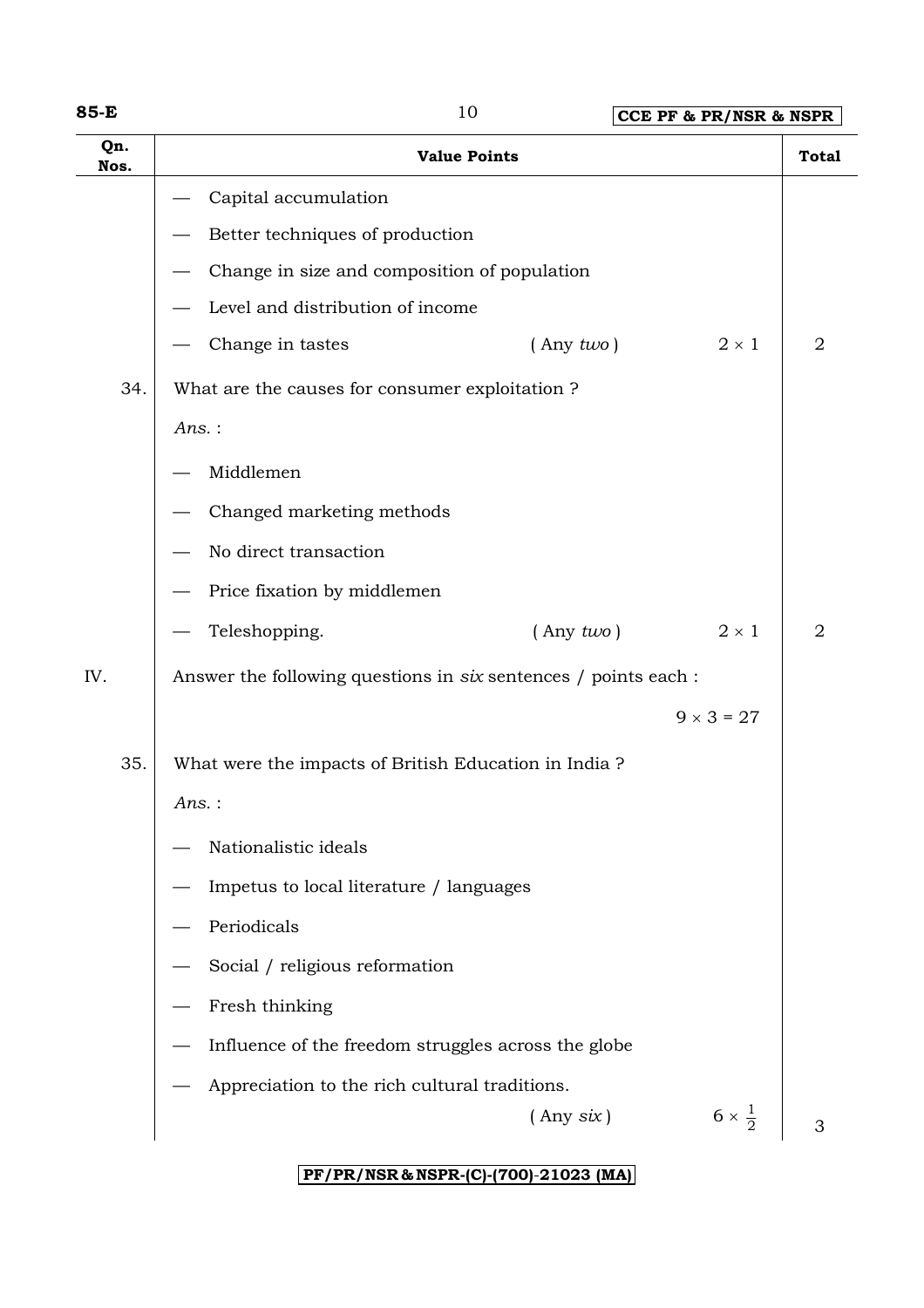| $ CCE$ PF & PR/NSR & NSPR $ $ |  | 85-E |
|-------------------------------|--|------|
|-------------------------------|--|------|

| Qn.<br>Nos. | <b>Value Points</b>                                                 | <b>Total</b> |
|-------------|---------------------------------------------------------------------|--------------|
| 36.         | What are the aims of Arya Samaj ?                                   |              |
|             | <b>OR</b>                                                           |              |
|             | What were the problems faced by India at the time of Independence ? |              |
|             | $Ans.$ :                                                            |              |
|             | Belief in one God                                                   |              |
|             | Rejected Caste system                                               |              |
|             | Encouragement to inter-caste marriages                              |              |
|             | Rejected polygamy / child marriage                                  |              |
|             | Men-women equality                                                  |              |
|             | $6 \times \frac{1}{2}$<br>Study / preaching of Vedas.               | 3            |
|             | <b>OR</b>                                                           |              |
|             | Communal violence                                                   |              |
|             | Integration of princely states                                      |              |
|             | Instability of commerce, industry, trade                            |              |
|             | Creating constitution / new government                              |              |
|             | Neighbouring enemies                                                |              |
|             | Gender / Caste discrimination                                       |              |
|             | $6 \times \frac{1}{2}$<br>Refugees<br>$($ Any six $)$               | 3            |
| 37.         | What are the reasons for the failure of the First War of Indian     |              |
|             | Independence?                                                       |              |
|             | $Ans.$ :                                                            |              |
|             | Did not cover whole India                                           |              |
|             | Issues of the rights of Kings and Queens                            |              |
|             | Not planned                                                         |              |
|             | Disunity among soldiers                                             |              |
|             | Lacked direction / leadership                                       |              |
|             |                                                                     |              |

## **PF/PR/NSR & NSPR-(C)-(700)**-**21023 (MA)** [ Turn over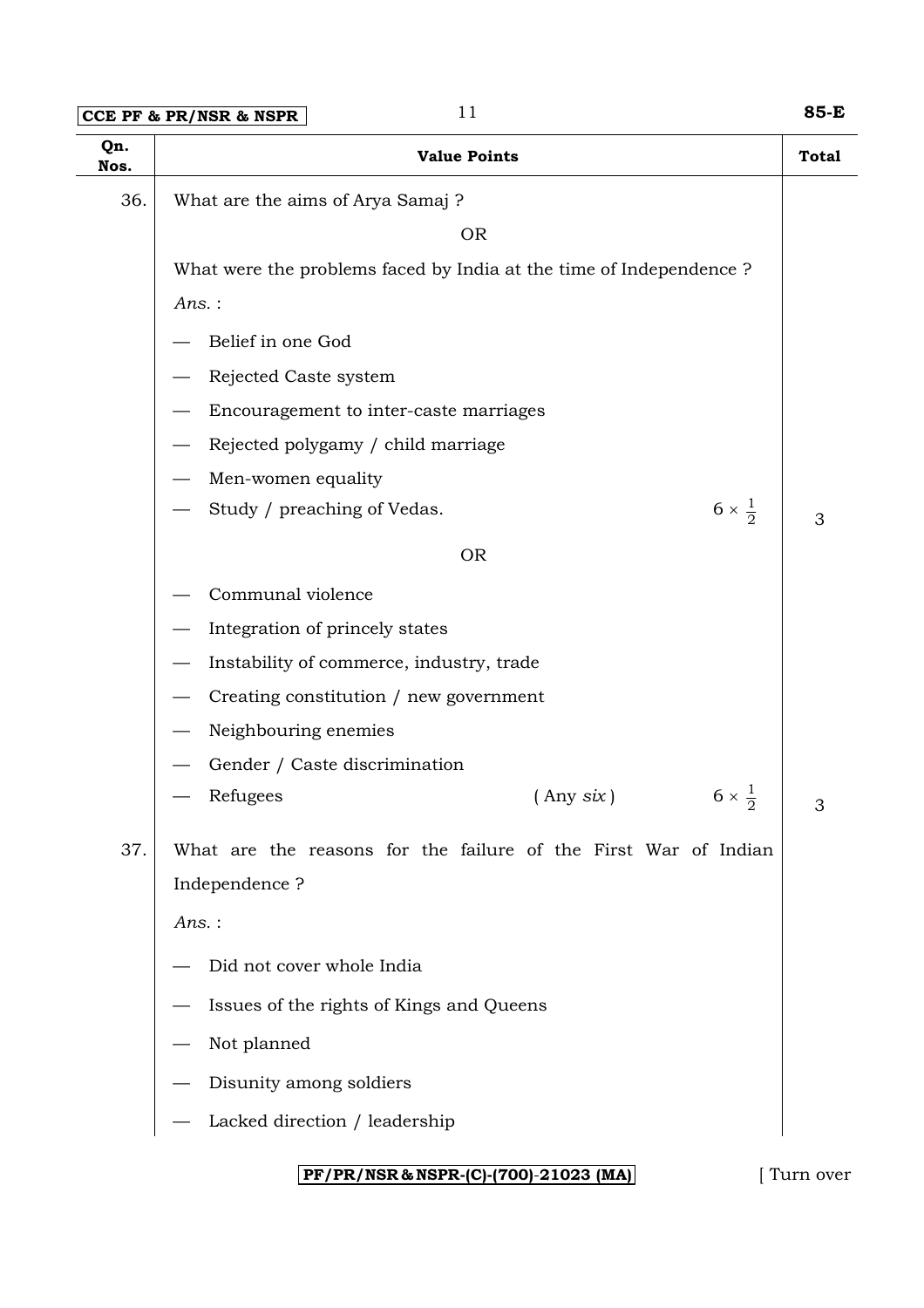| ×<br>۰,<br>w<br>v<br>۰.<br>× |  |
|------------------------------|--|
|------------------------------|--|

| Qn.<br>Nos. | <b>Value Points</b>                                                                                            | <b>Total</b> |  |  |  |
|-------------|----------------------------------------------------------------------------------------------------------------|--------------|--|--|--|
|             | Lacked discipline / organisational skills                                                                      |              |  |  |  |
|             | Lacked military strategies / planning                                                                          |              |  |  |  |
|             | Lacked definite aim                                                                                            |              |  |  |  |
|             | Indian Kings loyal to the British                                                                              |              |  |  |  |
|             | Plundering and other crimes by soldiers.                                                                       |              |  |  |  |
|             | $6 \times \frac{1}{2}$<br>$($ Any six $)$                                                                      | 3            |  |  |  |
| 38.         | Explain the relationship of India and Russia.                                                                  |              |  |  |  |
|             | Ans.:                                                                                                          |              |  |  |  |
|             | Cordial relationship                                                                                           |              |  |  |  |
|             | Opposed China's invasion                                                                                       |              |  |  |  |
|             | Goa liberation                                                                                                 |              |  |  |  |
|             | Tashkent Agreement                                                                                             |              |  |  |  |
|             | Agreement of 20 years for peace / Co-operation                                                                 |              |  |  |  |
|             | Steel plants at Bhilai / Bokaro                                                                                |              |  |  |  |
|             | Improvement in Industries / technology                                                                         |              |  |  |  |
|             | Supported India's quest for permanent membership in U.N.<br>Security Council. (Any six) $6 \times \frac{1}{2}$ | 3            |  |  |  |
| 39.         | Write the legal measures to eradicate untouchability in India.                                                 |              |  |  |  |
|             | Ans.:                                                                                                          |              |  |  |  |
|             | Prohibition of Untouchability - Article 17                                                                     |              |  |  |  |
|             | Untouchability Offence Act-1955                                                                                |              |  |  |  |
|             | Protection of Civil Rights Act - 1976                                                                          |              |  |  |  |
|             | Right to vote                                                                                                  |              |  |  |  |
|             | Equality – (Articles 15, 16, 17, 38, 46)                                                                       |              |  |  |  |
|             | Reservation in Education / Employment (29, 16(4), 320 (4))                                                     |              |  |  |  |
|             | Eradication of untouchability - State responsibility - 1989                                                    |              |  |  |  |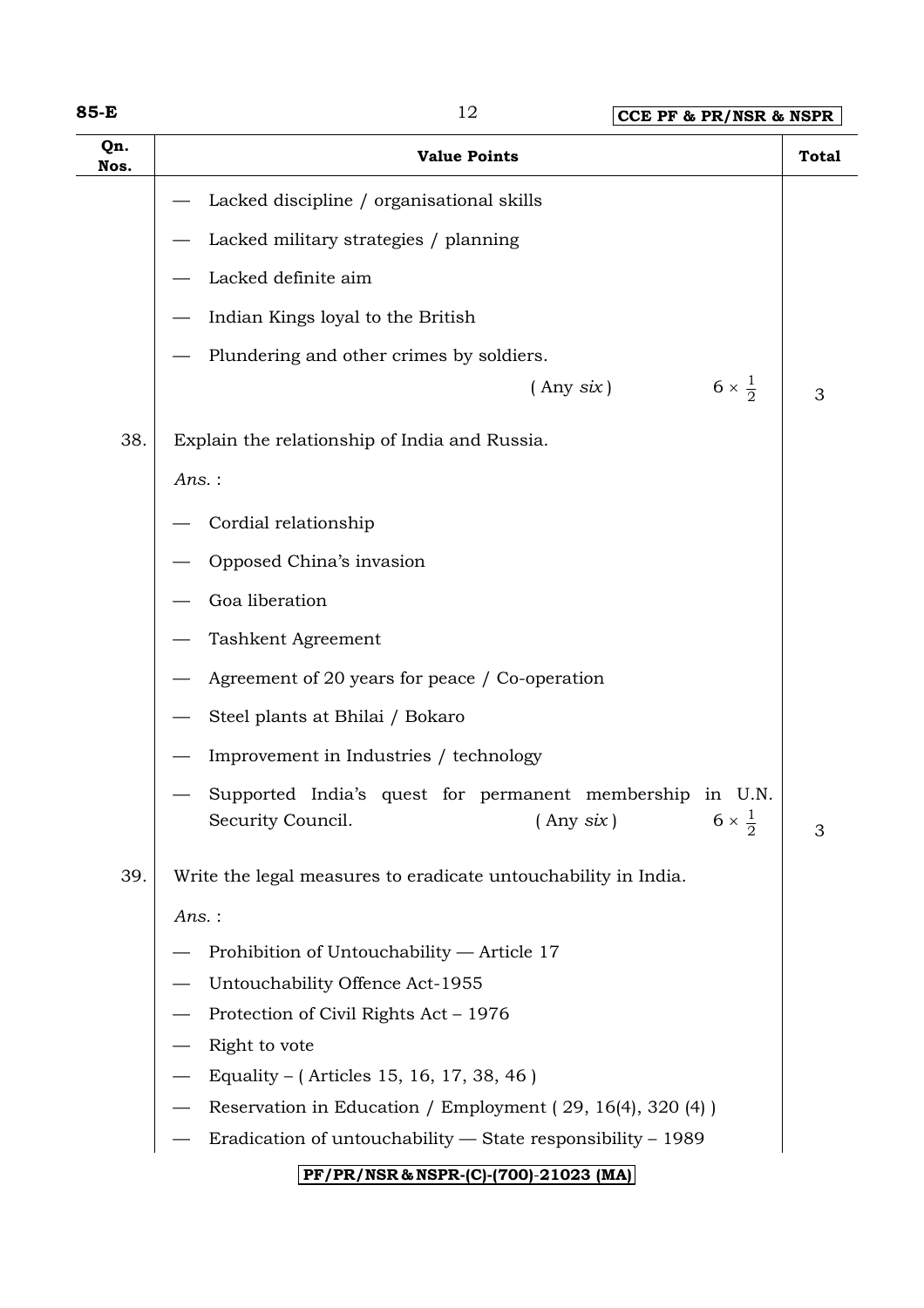**CCE PF & PR/NSR & NSPR** 13 **85-E**

| Qn.<br>Nos. |                                                                     | <b>Value Points</b>                   |                        | <b>Total</b>  |
|-------------|---------------------------------------------------------------------|---------------------------------------|------------------------|---------------|
|             | Reservation in politics - (Article 320, 332, 334)                   |                                       |                        |               |
|             | Entry into Public temples - (Article 25)                            |                                       |                        |               |
|             |                                                                     | $($ Any $six)$                        | $6 \times \frac{1}{2}$ | $\mathfrak 3$ |
| 40.         | What are the factors that influence the localization of industries? |                                       |                        |               |
|             |                                                                     | <b>OR</b>                             |                        |               |
|             | List out the effects of cyclones.                                   |                                       |                        |               |
|             | $Ans.$ :                                                            |                                       |                        |               |
|             | Raw materials                                                       |                                       |                        |               |
|             | Power                                                               |                                       |                        |               |
|             | Transport / Communication                                           |                                       |                        |               |
|             | Market                                                              |                                       |                        |               |
|             | Capital                                                             |                                       |                        |               |
|             | Labour                                                              |                                       |                        |               |
|             | Water                                                               |                                       |                        |               |
|             | Climate                                                             |                                       |                        |               |
|             | Government policies.                                                | $($ Any $six)$                        | $6 \times \frac{1}{2}$ | 3             |
|             |                                                                     | <b>OR</b>                             |                        |               |
|             | Loss of life                                                        |                                       |                        |               |
|             | Property loss                                                       |                                       |                        |               |
|             | Damage to buildings                                                 |                                       |                        |               |
|             | Damage to transport / Communication                                 |                                       |                        |               |
|             | Disrupts power supply                                               |                                       |                        |               |
|             | Destroys crops                                                      |                                       |                        |               |
|             | Destroys vegetation                                                 |                                       |                        |               |
|             | Destroys animal life.                                               | $($ Any $six)$                        | $6 \times \frac{1}{2}$ | 3             |
|             |                                                                     | PF/PR/NSR & NSPR-(C)-(700)-21023 (MA) |                        | Turn over     |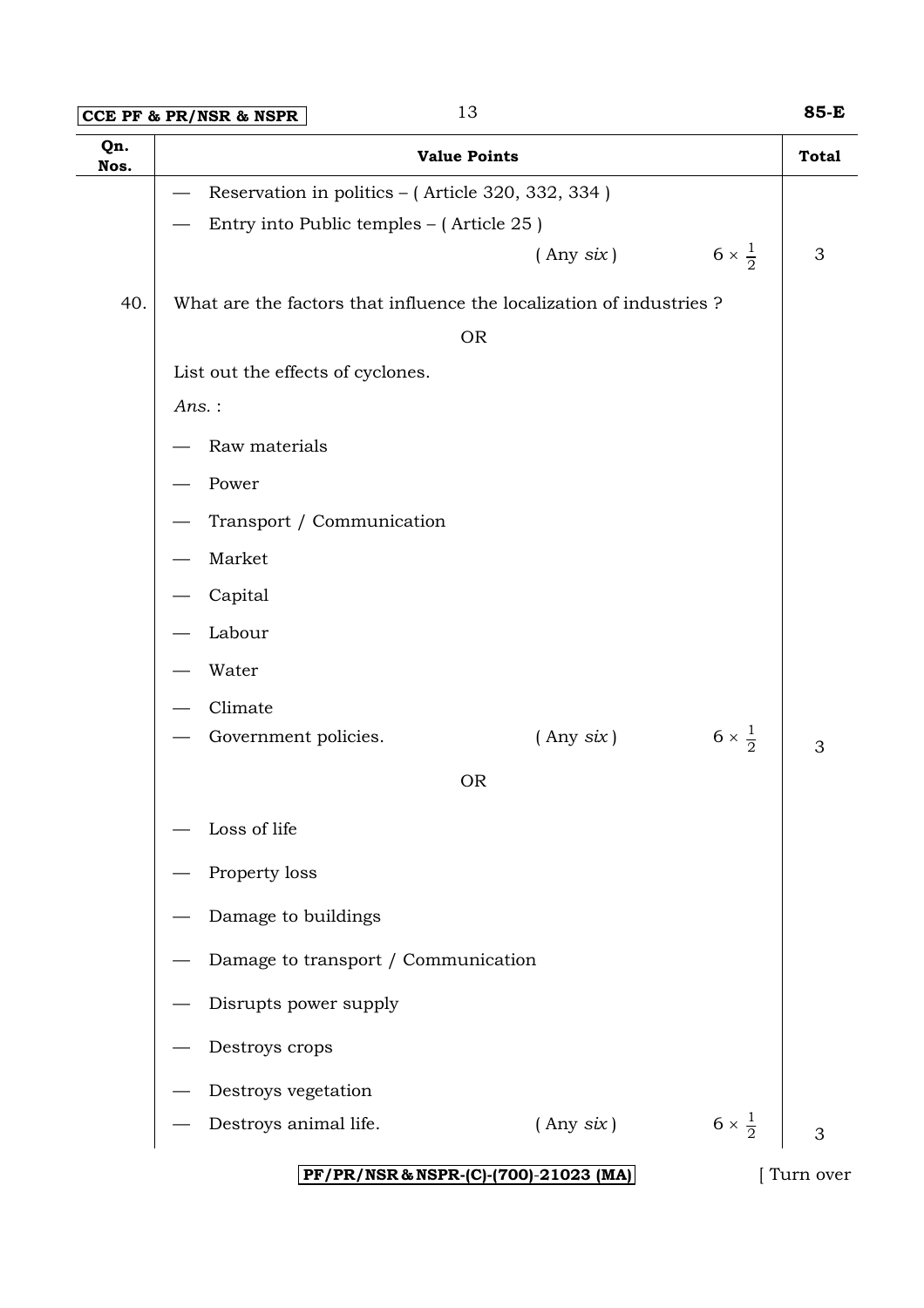| w<br>×<br>v<br>۰. |  |
|-------------------|--|
|-------------------|--|

| Qn.<br>Nos. |                                                                                               | <b>Value Points</b> | <b>Total</b>                |
|-------------|-----------------------------------------------------------------------------------------------|---------------------|-----------------------------|
| 41.         | What is the importance of transport ? Explain.                                                |                     |                             |
|             | $Ans.$ :                                                                                      |                     |                             |
|             | Develop resources                                                                             |                     |                             |
|             | Agricultural development                                                                      |                     |                             |
|             | <b>Industrial Progress</b>                                                                    |                     |                             |
|             | Widens market                                                                                 |                     |                             |
|             | Increases trade                                                                               |                     |                             |
|             | Employment                                                                                    |                     |                             |
|             | Raised income                                                                                 |                     |                             |
|             | Standard of living                                                                            |                     |                             |
|             | Encourage tourism                                                                             |                     |                             |
|             | Helps defence.                                                                                | $($ Any $six)$      | $6 \times \frac{1}{2}$<br>3 |
| 42.         | Point out the various dimensions of gender discrimination prevailing in<br>present day India. |                     |                             |
|             |                                                                                               | <b>OR</b>           |                             |
|             | Explain the features of Panchayat Raj system adopted in India.<br>$Ans.$ :                    |                     |                             |
|             | Sex ratio                                                                                     |                     |                             |
|             | Literacy                                                                                      |                     |                             |
|             | Work place                                                                                    |                     |                             |
|             | Lower wages                                                                                   |                     |                             |
|             | Not free to spend their income                                                                |                     |                             |
|             | Not many are seen in better / highly paid positions                                           |                     |                             |
|             | Malnourishment                                                                                |                     |                             |
|             | Illness                                                                                       |                     |                             |
|             | Heavy work load                                                                               |                     |                             |
|             | Illness / death among mother / infant                                                         |                     |                             |
|             | Female foeticide                                                                              |                     | 3                           |
|             | Politically neglected.                                                                        | $($ Any $six)$      | $6 \times \frac{1}{2}$      |
|             |                                                                                               | <b>OR</b>           |                             |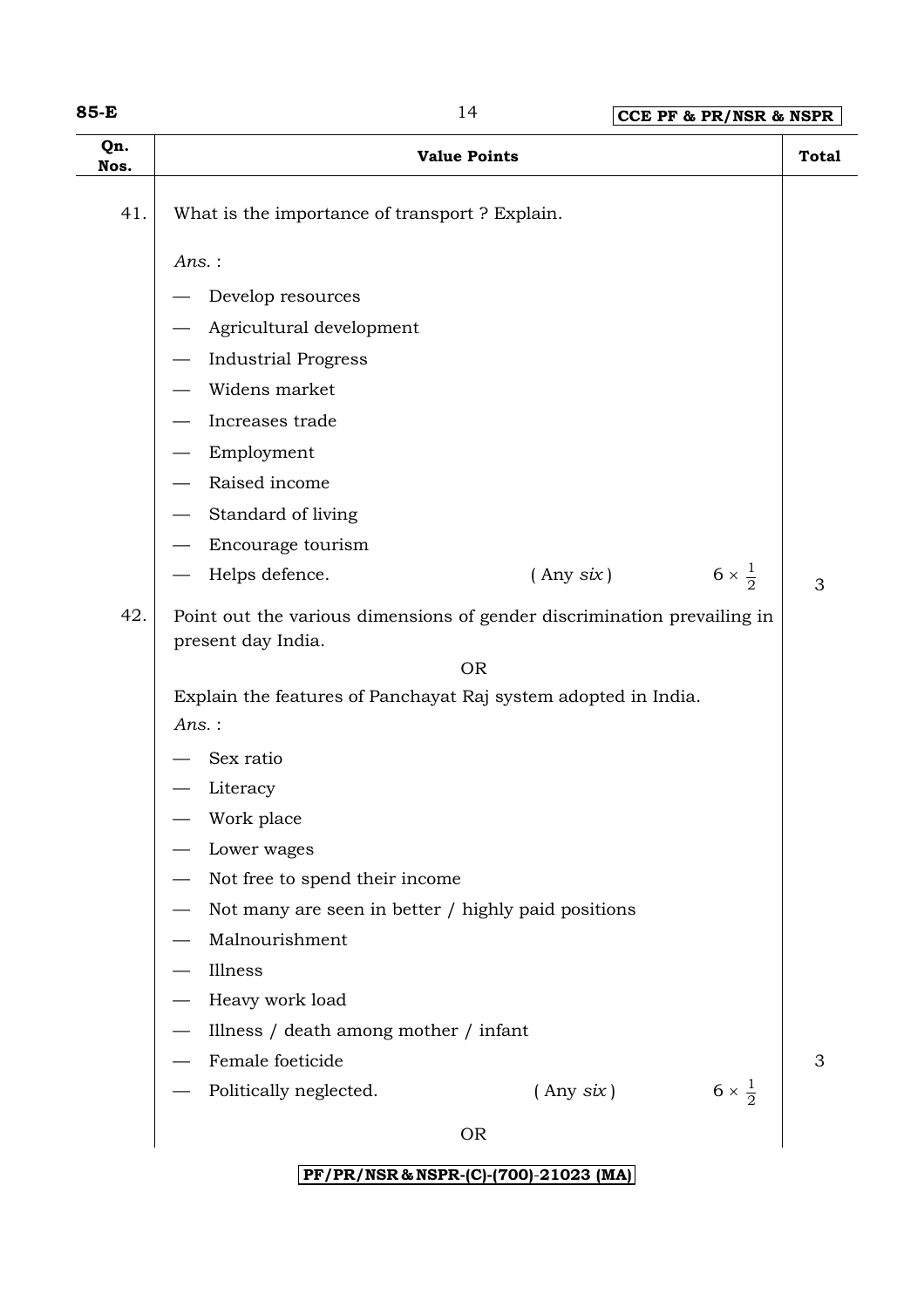## **CCE PF & PR/NSR & NSPR** 15 **85-E**

| Qn.<br>Nos. | <b>Value Points</b>                                                       | <b>Total</b> |
|-------------|---------------------------------------------------------------------------|--------------|
|             | Three-tier structure                                                      |              |
|             | Direct / periodic elections                                               |              |
|             | Reservation                                                               |              |
|             | Budget, audit, financial / administrative responsibilities                |              |
|             | Executive / Support staff                                                 |              |
|             | $6 \times \frac{1}{2}$<br>Strict procedure for dissolution and elections. | 3            |
| 43.         | What are the functions of banks?                                          |              |
|             | <b>OR</b>                                                                 |              |
|             | What are the entrepreneur's role in the economic development?             |              |
|             | $Ans.$ :                                                                  |              |
|             | Accepting deposits                                                        |              |
|             | Loans                                                                     |              |
|             | Money transfer                                                            |              |
|             | Collecting cheques, drafts, bills                                         |              |
|             | Discounting of bills                                                      |              |
|             | Safe deposit lockers                                                      |              |
|             | Foreign Exchange                                                          |              |
|             | Safe custody of valuables                                                 |              |
|             | Letters of credit and guarantee                                           |              |
|             | $6 \times \frac{1}{2}$<br>Government transactions.<br>$($ Any six $)$     | 3            |
|             | <b>OR</b>                                                                 |              |
|             | Capital formation                                                         |              |
|             | Employment                                                                |              |
|             | Increasing GDP / Per Capita Income                                        |              |
|             | Market development                                                        |              |
|             | Improvement of Standard of living                                         |              |
|             | Development of industries                                                 |              |
|             | Promotes exports                                                          |              |
|             | Changing technology / innovations.                                        |              |
|             | $6 \times \frac{1}{2}$<br>$($ Any $six)$                                  | 3            |
|             | PF/PR/NSR & NSPR-(C)-(700)-21023 (MA)                                     | Turn over    |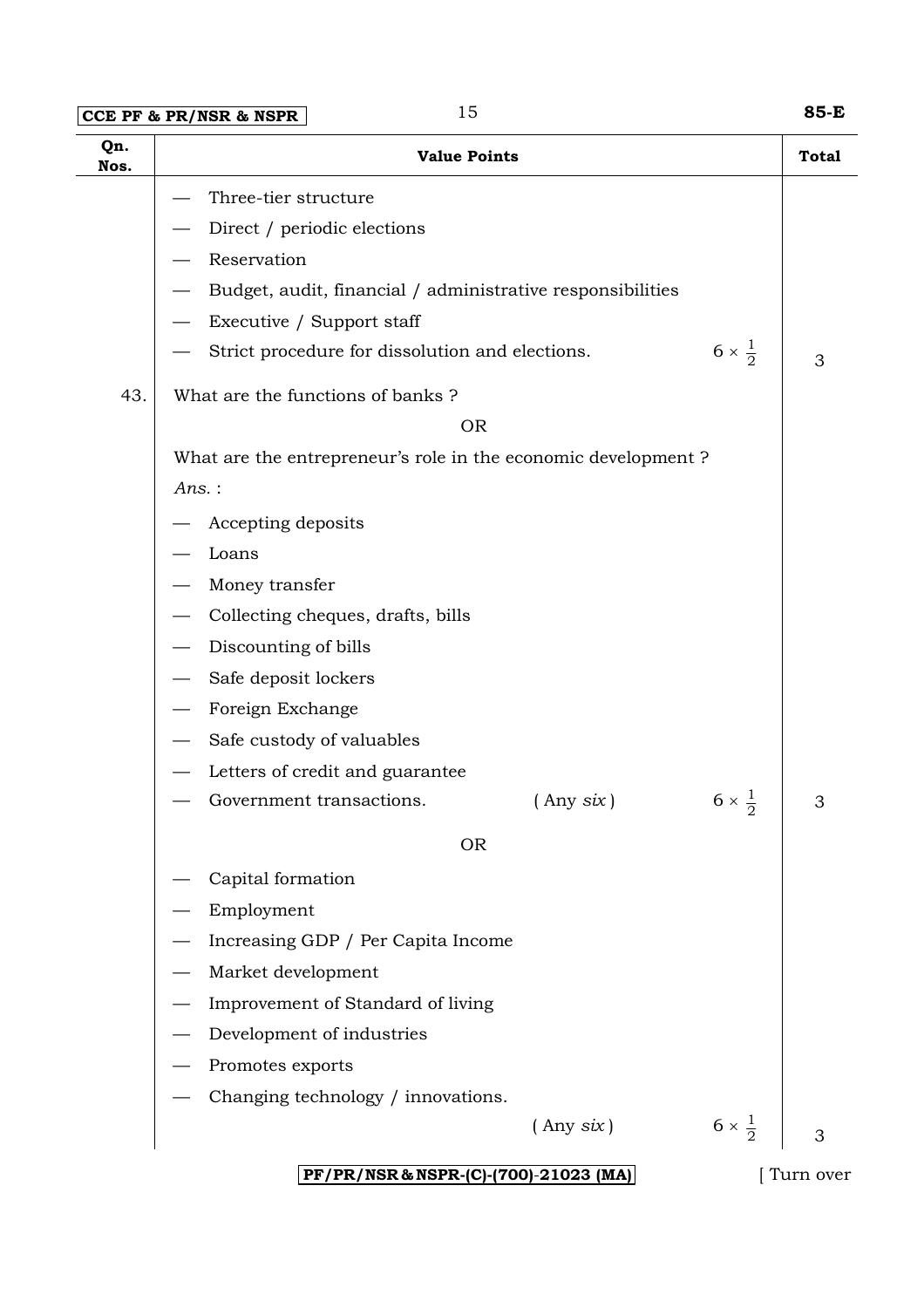| Qn.<br>Nos. | <b>Value Points</b>                                                            | <b>Total</b> |
|-------------|--------------------------------------------------------------------------------|--------------|
| V.          | Answer the following questions in about <i>eight</i> sentences / points each : |              |
|             | $4 \times 4 = 16$                                                              |              |
| 44.         | How did Dondiya Wagh fight against the British ?                               |              |
|             | <b>OR</b>                                                                      |              |
|             | Explain the role of Radicals in the Indian Independence Movement.              |              |
|             | Ans.:                                                                          |              |
|             | Built army                                                                     |              |
|             | Captured Bidanoor / Shivamogga forts                                           |              |
|             | Unsuccessful attempt to capture Chitradurga                                    |              |
|             | Wellesley tried to check the rebellion                                         |              |
|             | British attack on Shivamogga, Honali, Harihara                                 |              |
|             | Capture of Shikaripura-Dondia's plight to Gutti                                |              |
|             | Attack on Gutti by Nizam – Dondiya's plight to Maratha region                  |              |
|             | Continued his war in spite of defeat to Marathas                               |              |
|             | <b>Encouraged by Paleyagars</b>                                                |              |
|             | French extended support                                                        |              |
|             | Brish army followed Dondiya                                                    |              |
|             | Capture of Shirahatti / followers of Dondiya were killed                       |              |
|             | British attacked from all directions                                           |              |
|             | Was caught between Maratha and Nizam army                                      |              |
|             | British attacked him near Yelaparavi and killed Dondiya at<br>Konagal          |              |
|             | Capture arms and ammunitions by British.                                       |              |
|             | $8 \times \frac{1}{2}$<br>$($ Any $\dot{e}$ ight $)$                           | 4            |
|             | <b>OR</b>                                                                      |              |
|             | Called the moderates as political beggars                                      |              |
|             | Opposed the stance of British                                                  |              |
|             | Opposed partition of Bengal                                                    |              |
|             | Rakshabandhan                                                                  |              |
|             | Swadeshi Movement                                                              |              |
|             | Gave a call to boycott foreign goods and supporting institutions               |              |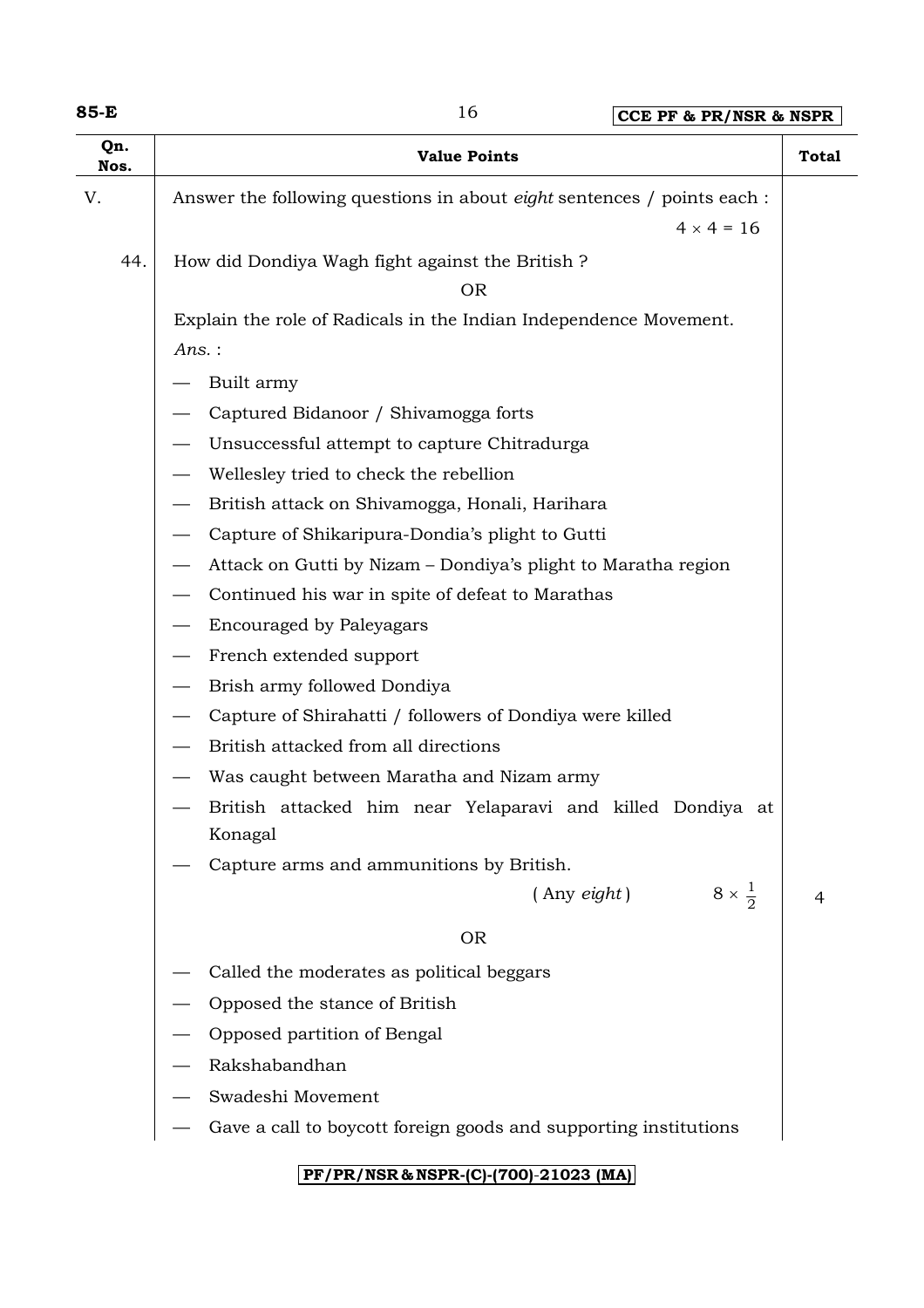## **CCE PF & PR/NSR & NSPR** 17 **85-E**

| Qn.<br>Nos. | <b>Value Points</b>                                                                  | <b>Total</b> |
|-------------|--------------------------------------------------------------------------------------|--------------|
|             | Encouraged to use local goods                                                        |              |
|             | Tilak declared 'Swaraj is my Birth Right, and I shall have it'.                      |              |
|             | Complete freedom was the aim                                                         |              |
|             | Organised people                                                                     |              |
|             | Shivaji, Ganesh, Durga celebrations                                                  |              |
|             | Tilak published 'Kesari', 'Maratha'                                                  |              |
|             | Tilak was arrested for galvanized, writings                                          |              |
|             | 'Geetarahasya' fuelled the freedom struggle                                          |              |
|             | $8 \times \frac{1}{2}$<br>$($ Any eight $)$                                          | 4            |
| 45.         | What is the role of Subhash Chandra Bose in the freedom struggle ?                   |              |
|             | Ans.:                                                                                |              |
|             | Decisive step                                                                        |              |
|             | Refused posting and participated in Freedom Struggle                                 |              |
|             | Popular as 'Netaji'                                                                  |              |
|             | Engaged in organising Indians from outside India                                     |              |
|             | Toured many countries / Requested to support freedom steruggle                       |              |
|             | <b>Congress Socialist Party</b>                                                      |              |
|             | Haripur Convention                                                                   |              |
|             | Difference of opinion — Clash between Gandhi-Bose — Derailed<br>his fight within INC |              |
|             | Quit Congress                                                                        |              |
|             | Forward Bloc                                                                         |              |
|             | Opposed British for war preparation                                                  |              |
|             | Arrest by British                                                                    |              |
|             | Reached Germany                                                                      |              |
|             | Hitler agreed to extend help                                                         |              |
|             | Organised Indian war prisoners in Germany                                            |              |
|             | Speeches over Azad Hind Radio                                                        |              |
|             | Joined with Rasbihari Bose                                                           |              |
|             | Called for Delhi Chalo                                                               |              |
|             | Give me your blood, I'll get you freedom                                             |              |
|             | PF/PR/NSR & NSPR-(C)-(700)-21023 (MA)                                                | Turn over    |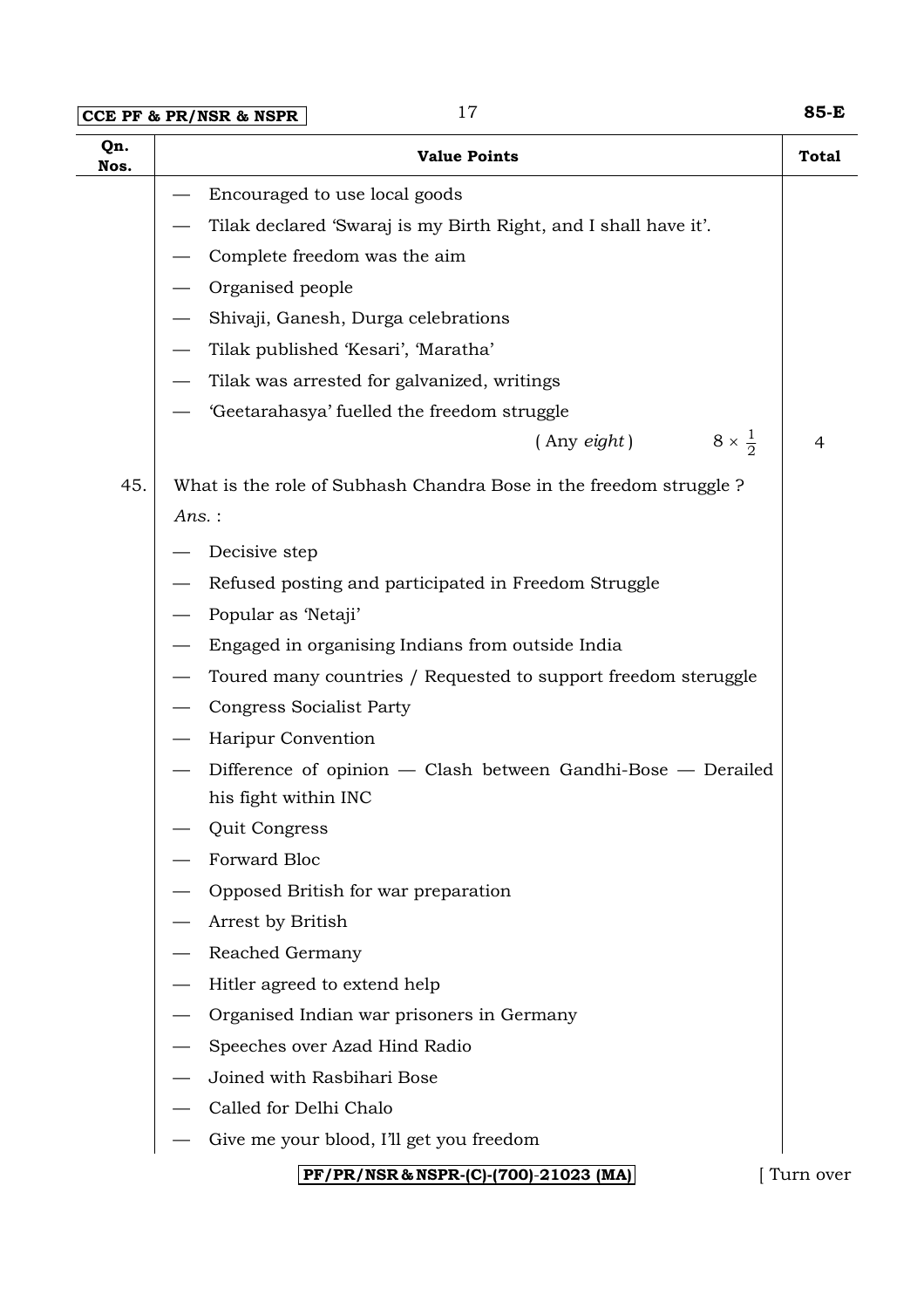**85-E** 18 **CCE PF & PR/NSR & NSPR**

| Qn.<br>Nos. | <b>Value Points</b>                                                | <b>Total</b> |
|-------------|--------------------------------------------------------------------|--------------|
|             | Planned to attack India through Rangoon                            |              |
|             | INA started armed struggle on Burma Border                         |              |
|             | Fierce battle between British / INA — Bose died in airplane crash. |              |
|             | $8 \times \frac{1}{2}$<br>$($ Any eight $)$                        | 4            |
| 46.         | Which measures are taken to improve the status of women in India ? |              |
|             | Ans.:                                                              |              |
|             | Women and Child Development department                             |              |
|             | <b>Women Education</b>                                             |              |
|             | Child Marriage Prohibition Act                                     |              |
|             | Dowry Prohibition Act                                              |              |
|             | Compulsory Education                                               |              |
|             | Stree Shakti                                                       |              |
|             | Associations                                                       |              |
|             | Self help groups                                                   |              |
|             | Women's Commissions                                                |              |
|             | Political / local bodies / Government recruitment reservations     |              |
|             | Loans / Subsidies for self employment.                             |              |
|             | $8 \times \frac{1}{2}$<br>$($ Any eight $)$                        | 4            |
| 47.         | List out the types of agriculture followed in India.               |              |
|             | Ans.:                                                              |              |
|             | Subsistence:                                                       |              |
|             | Shifting<br>a)                                                     |              |
|             | Sedentary<br>b)                                                    |              |
|             | Intensive                                                          |              |
|             | Commercial                                                         |              |
|             | Mixed                                                              |              |
|             | Plantation                                                         |              |
|             | Dry                                                                |              |
|             | Humid                                                              |              |
|             | $8 \times \frac{1}{2}$<br>$($ Any $\text{eight}$ )<br>Irrigation.  | 4            |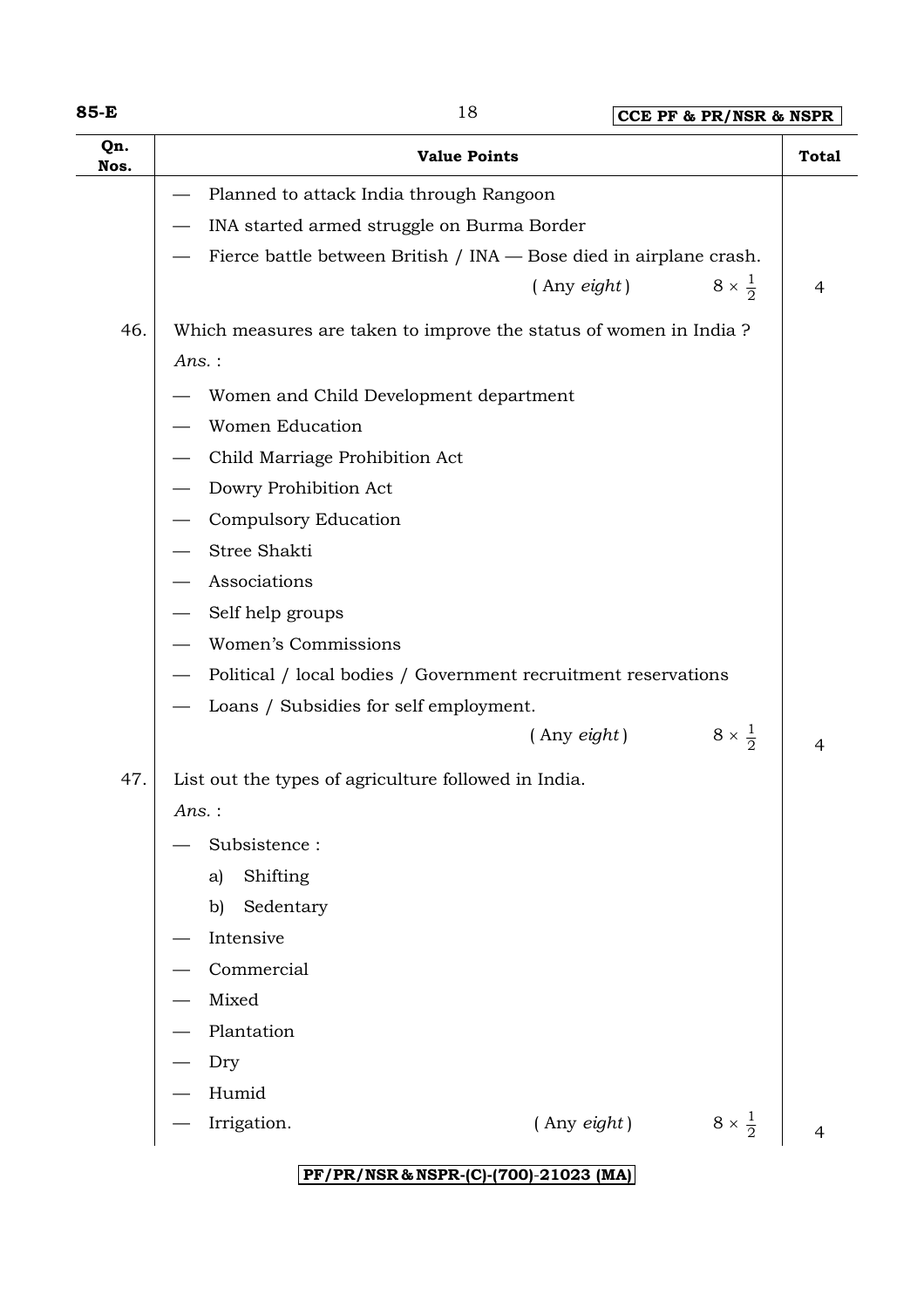## **CCE PF & PR/NSR & NSPR** 19 **85-E**



#### **PF/PR/NSR & NSPR-(C)-(700)**-**21023 (MA)** [ Turn over